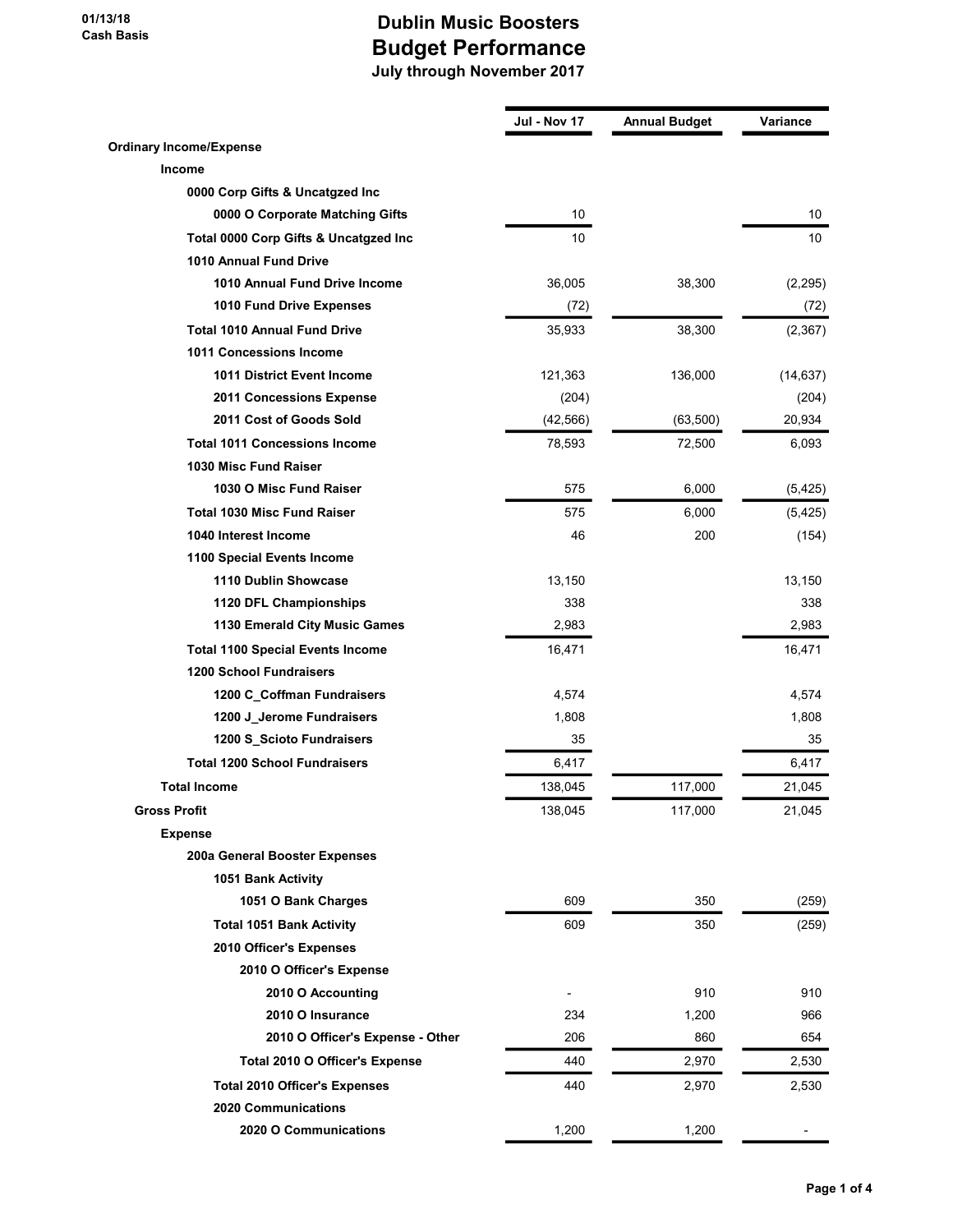|                                            | Jul - Nov 17             | <b>Annual Budget</b> | Variance |
|--------------------------------------------|--------------------------|----------------------|----------|
| <b>Total 2020 Communications</b>           | 1,200                    | 1,200                |          |
| 2030 Memorial Scholarship                  |                          |                      |          |
| 2030 C Memorial Scholarship                |                          | 1,000                | 1,000    |
| 2030 J Memorial Scholarship                |                          | 1,000                | 1,000    |
| 2030 S Memorial Scholarship                |                          | 1,000                | 1,000    |
| <b>Total 2030 Memorial Scholarship</b>     |                          | 3,000                | 3,000    |
| <b>Total 200a General Booster Expenses</b> | 2,249                    | 7,520                | 5,271    |
| 200b Choir, Orchestra & MS                 |                          |                      |          |
| 2041 Awards - Vocal HS                     |                          |                      |          |
| 2041 C Awards Vocal HS                     |                          | 500                  | 500      |
| 2041 J Awards Vocal HS                     |                          | 630                  | 630      |
| 2041 S Awards Vocal HS                     |                          | 700                  | 700      |
| Total 2041 Awards - Vocal HS               |                          | 1,830                | 1,830    |
| 2050 Elementary Music                      |                          | 2,400                | 2,400    |
| 2060 Middle School Awards                  |                          | 720                  | 720      |
| 2065 Middle School Honors Fest             |                          | 1,350                | 1,350    |
| 2070 Middle School Music                   | 503                      | 8,000                | 7,497    |
| 2090 Clinics Choral                        |                          |                      |          |
| 2090 C Clinics Choral                      |                          | 500                  | 500      |
| 2090 J Clinics Choral                      |                          | 600                  | 600      |
| 2090 S Clinics Choral                      |                          | 361                  | 361      |
| <b>Total 2090 Clinics Choral</b>           |                          | 1,461                | 1,461    |
| 2094 Clinics Orchestra                     |                          |                      |          |
| 2094 C Clinics Orchestra                   |                          | 400                  | 400      |
| 2094 J Clinics Orchestra                   |                          | 360                  | 360      |
| 2094 S Clinics Orchestra                   |                          | 289                  | 289      |
| <b>Total 2094 Clinics Orchestra</b>        | $\overline{a}$           | 1,049                | 1,049    |
| <b>2100 Choral Accessories</b>             |                          |                      |          |
| 2100 C Choral Accessories                  |                          | 500                  | 500      |
| 2100 J Choral Accessories                  |                          | 720                  | 720      |
| 2100 S Choral Accessories                  |                          | 577                  | 577      |
| <b>Total 2100 Choral Accessories</b>       |                          | 1,797                | 1,797    |
| 2101 Orchestra Accessories                 |                          |                      |          |
| 2101 C Orchestra Accessories               | 709                      | 900                  | 191      |
| 2101 J Orchestra Accessories               |                          | 720                  | 720      |
| 2101 S Orchestra Accessories               | $\overline{\phantom{a}}$ | 577                  | 577      |
| <b>Total 2101 Orchestra Accessories</b>    | 709                      | 2,197                | 1,488    |
| Total 200b Choir, Orchestra & MS           | 1,212                    | 20,804               | 19,592   |
| 200c HS Band Fixed Exp                     |                          |                      |          |
| 2031 Field Cmder Scholarships              |                          |                      |          |
| 2031 C Scholarships                        | 620                      | 1,350                | 730      |
| 2031 J Scholarships                        |                          | 800                  | 800      |
| 2031 S Scholarships                        |                          | 400                  | 400      |
| <b>Total 2031 Field Cmder Scholarships</b> | 620                      | 2,550                | 1,930    |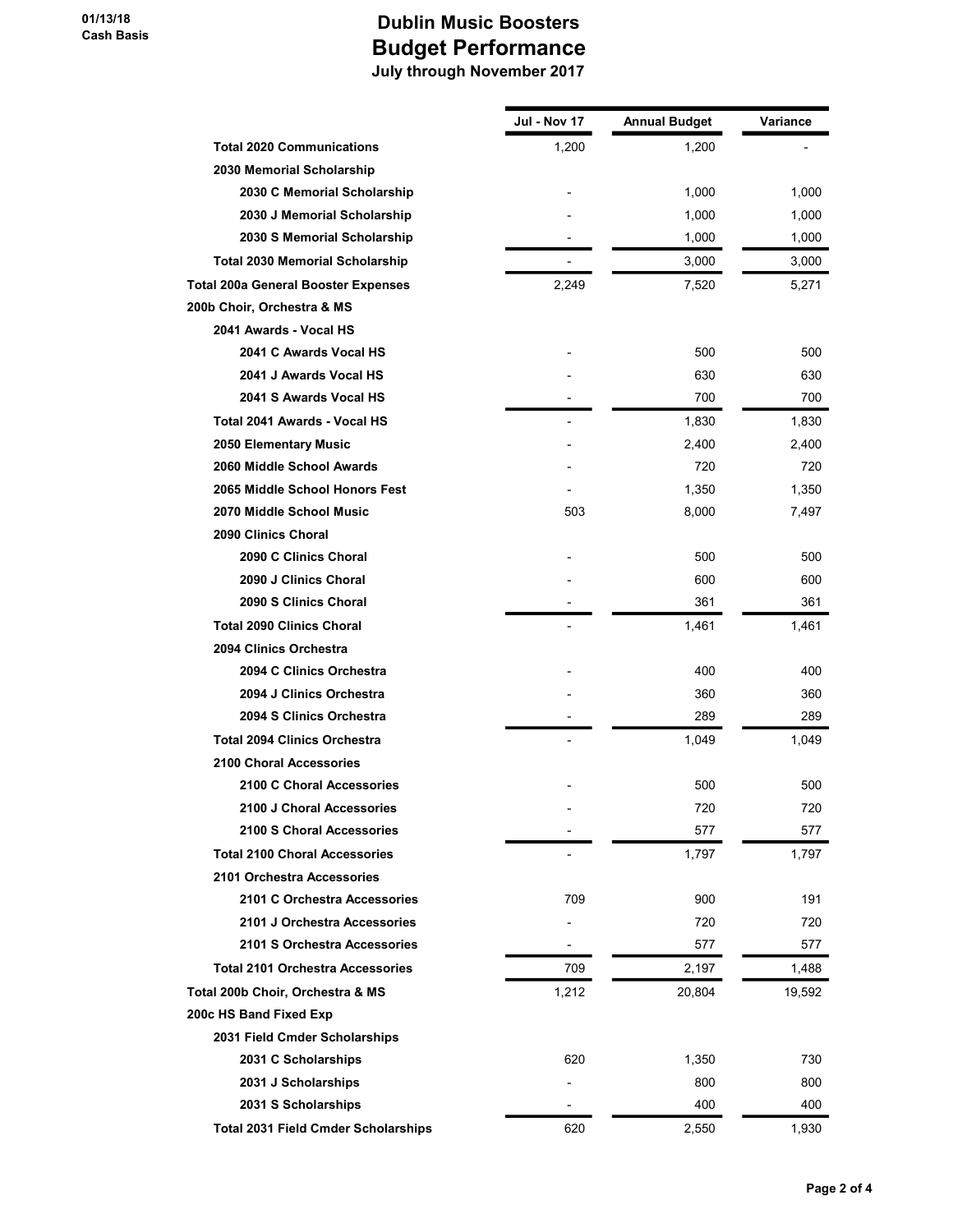|                                              | Jul - Nov 17             | <b>Annual Budget</b> | Variance |
|----------------------------------------------|--------------------------|----------------------|----------|
| 2110 Transportation Maintenance              |                          |                      |          |
| 2110 C Transportation Maint                  | 151                      | 200                  | 49       |
| 2110 J Transportation Maint                  | 550                      | 550                  |          |
| 2110 S Transportation Maint                  |                          | 160                  | 160      |
| <b>Total 2110 Transportation Maintenance</b> | 701                      | 910                  | 209      |
| 2120 MarchingBand Show Design                |                          |                      |          |
| 2120 C Marching BandShow Design              | 14,345                   | 11,250               | (3,095)  |
| 2120 J Marching BandShow Design              | 10,596                   | 11,250               | 654      |
| 2120 S Marching BandShow Design              | 6,114                    | 7,000                | 886      |
| <b>Total 2120 MarchingBand Show Design</b>   | 31,055                   | 29,500               | (1, 555) |
| Total 200c HS Band Fixed Exp                 | 32,376                   | 32,960               | 584      |
| 200d Band Variable Expenses                  |                          |                      |          |
| 2040 Awards - Instrumental HS                |                          |                      |          |
| 2040 C Awards Instrumental HS                |                          | 600                  | 600      |
| 2040 J Awards Instrumental HS                | 1,272                    | 1,800                | 528      |
| 2040 S Awards Instrumental HS                |                          | 1,000                | 1,000    |
| Total 2040 Awards - Instrumental HS          | 1,272                    | 3,400                | 2,128    |
| 2080 Repair / Replacement                    |                          |                      |          |
| 2080 C Repair/Replacement                    | 3,648                    | 3,500                | (148)    |
| 2080 J Repair/Replacement                    | 793                      | 2,500                | 1,707    |
| 2080 S Repair/Replacement                    | 344                      | 2,000                | 1,656    |
| Total 2080 Repair / Replacement              | 4,786                    | 8,000                | 3,214    |
| 2081 Percussion                              |                          |                      |          |
| 2081 C Percussion                            |                          | 2,500                | 2,500    |
| 2081 J Percussion                            | 2,056                    | 4,000                | 1,944    |
| 2081 S Percussion                            | 1,041                    | 1,500                | 459      |
| <b>Total 2081 Percussion</b>                 | 3,097                    | 8,000                | 4,903    |
| 2091 Clinics Marching Band                   |                          |                      |          |
| 2091 C Clinics Marching Band                 |                          | 2,748                | 2,748    |
| 2091 S Clinics Marching Band                 | 565                      | 1,000                | 435      |
| <b>Total 2091 Clinics Marching Band</b>      | 565                      | 3,748                | 3,183    |
| 2092 Clinics Flag Corps                      |                          |                      |          |
| 2092 C Clinics Flag Corps                    | 2,725                    | 2,000                | (725)    |
| 2092 S Clinics Flag Corps                    | 500                      | 1,500                | 1,000    |
| <b>Total 2092 Clinics Flag Corps</b>         | 3,225                    | 3,500                | 275      |
| 2093 Clinics Concert Band                    |                          |                      |          |
| 2093 C Cinics Concert Band                   | $\overline{\phantom{a}}$ | 500                  | 500      |
| 2093 J Cinics Concert Band                   | 375                      | 300                  | (75)     |
| 2093 S Clnics Concert Band                   | 300                      |                      | (300)    |
| <b>Total 2093 Clinics Concert Band</b>       | 675                      | 800                  | 125      |
| 2095 Clinics Jazz                            |                          |                      |          |
| 2095 C Clinics Jazz                          |                          | 400                  | 400      |
| <b>Total 2095 Clinics Jazz</b>               |                          | 400                  | 400      |
| 2102 Color Guard Accessories                 |                          |                      |          |